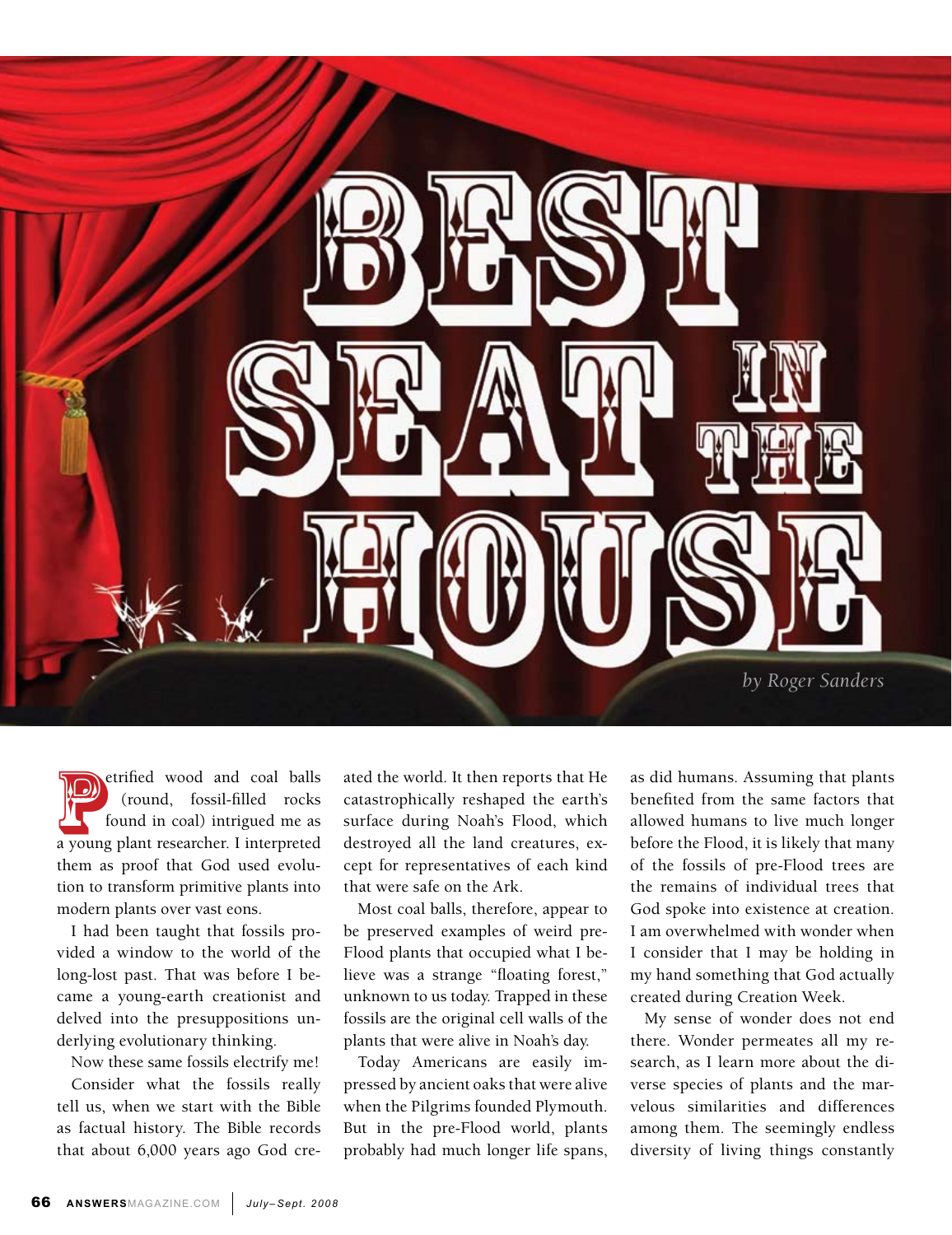

reminds me about two qualities of God the Creator—His overflowing abundance and His mercy.

## God's Overflowing Abundance

I believe that God created and sustains everything with abundance, not just with the number needed for the world to function. Because God created humans to enjoy Him forever, God created a world where the abundance of life would overwhelm us with the joy and wonder of His own beauty, might, and fullness of life (Psalm 8, 65, 104, 150; John 10:10; Romans 15:13; 1 Timothy 1:14).

To see some of this abundance, let's start with the idea of the original created kinds (which creation biologists call a baramin). If any two species can produce hybrids, we believe they belong to the same created kind.

Now consider an example of abundance within a created kind. Research shows that all the species of the apple subfamily belong in the same created kind because some of its most diverse species are linked together by hybrids. This created kind includes not only commercial apples, crab apples, and pears but also quinces, redtipped photinias, and firethorns. In fact, it is estimated that this

Photo courtesy Dr. Roger Sanders



Coal balls (*left*) are carbonate nodules that preserve original plant material that was never compressed. Coal balls can be cut open, etched with acid, and displayed on acetate peels that show fine detail (*above*). These cross-sections of the plant material enable scientists to reconstruct the original structure of the tissues in these plants.